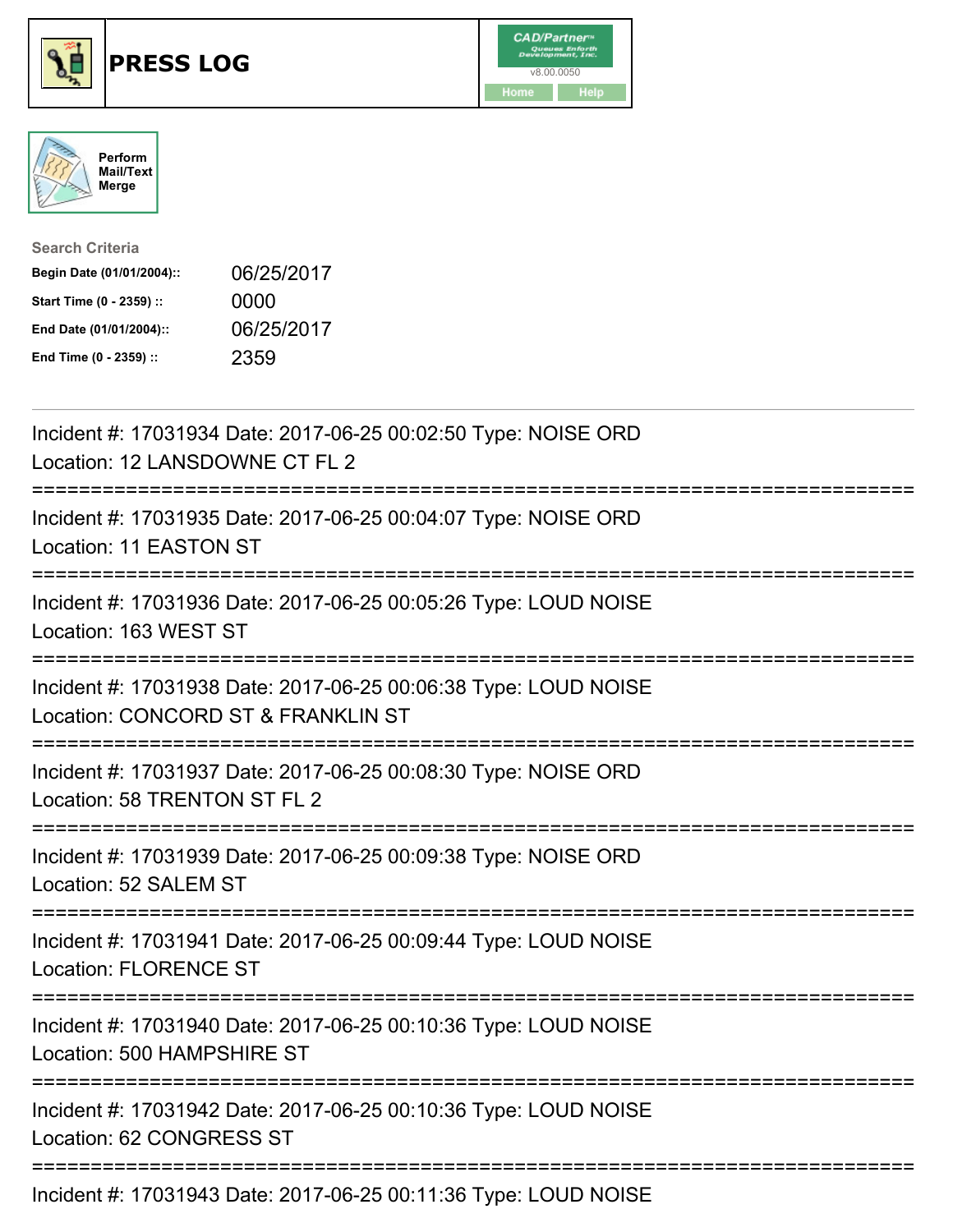Location: 210 WATER ST

=========================================================================== Incident #: 17031944 Date: 2017-06-25 00:14:02 Type: GENERAL SERV Location: MUSEUM / 2 MUSEUM SQ =========================================================================== Incident #: 17031945 Date: 2017-06-25 00:15:10 Type: DOMESTIC/PROG Location: 101 HAWTHORNE WAY =========================================================================== Incident #: 17031946 Date: 2017-06-25 00:16:43 Type: NOISE ORD Location: 1-3 PLEASANT TER =========================================================================== Incident #: 17031947 Date: 2017-06-25 00:21:05 Type: DISORDERLY Location: 9 EASTON ST =========================================================================== Incident #: 17031948 Date: 2017-06-25 00:26:38 Type: NOISE ORD Location: 15 SWAN ST =========================================================================== Incident #: 17031949 Date: 2017-06-25 00:27:24 Type: LOUD NOISE Location: 100 HAWTHORNE WAY =========================================================================== Incident #: 17031950 Date: 2017-06-25 00:28:50 Type: ASSSIT OTHER PD Location: CHESTNUT ST & JACKSON ST =========================================================================== Incident #: 17031952 Date: 2017-06-25 00:29:49 Type: SUS PERS/MV Location: 338 WALNUT ST =========================================================================== Incident #: 17031951 Date: 2017-06-25 00:30:56 Type: DISTURBANCE Location: 9 EASTON ST =========================================================================== Incident #: 17031953 Date: 2017-06-25 00:32:53 Type: NOISE ORD Location: 6 RHINE ST =========================================================================== Incident #: 17031954 Date: 2017-06-25 00:35:42 Type: SUS PERS/MV Location: 40 LAWRENCE ST =========================================================================== Incident #: 17031956 Date: 2017-06-25 00:39:37 Type: HIT & RUN M/V Location: 530 BROADWAY =========================================================================== Incident #: 17031955 Date: 2017-06-25 00:39:43 Type: NOISE ORD Location: 204 WALNUT ST =========================================================================== Incident #: 17031959 Date: 2017-06-25 00:40:02 Type: SUS PERS/MV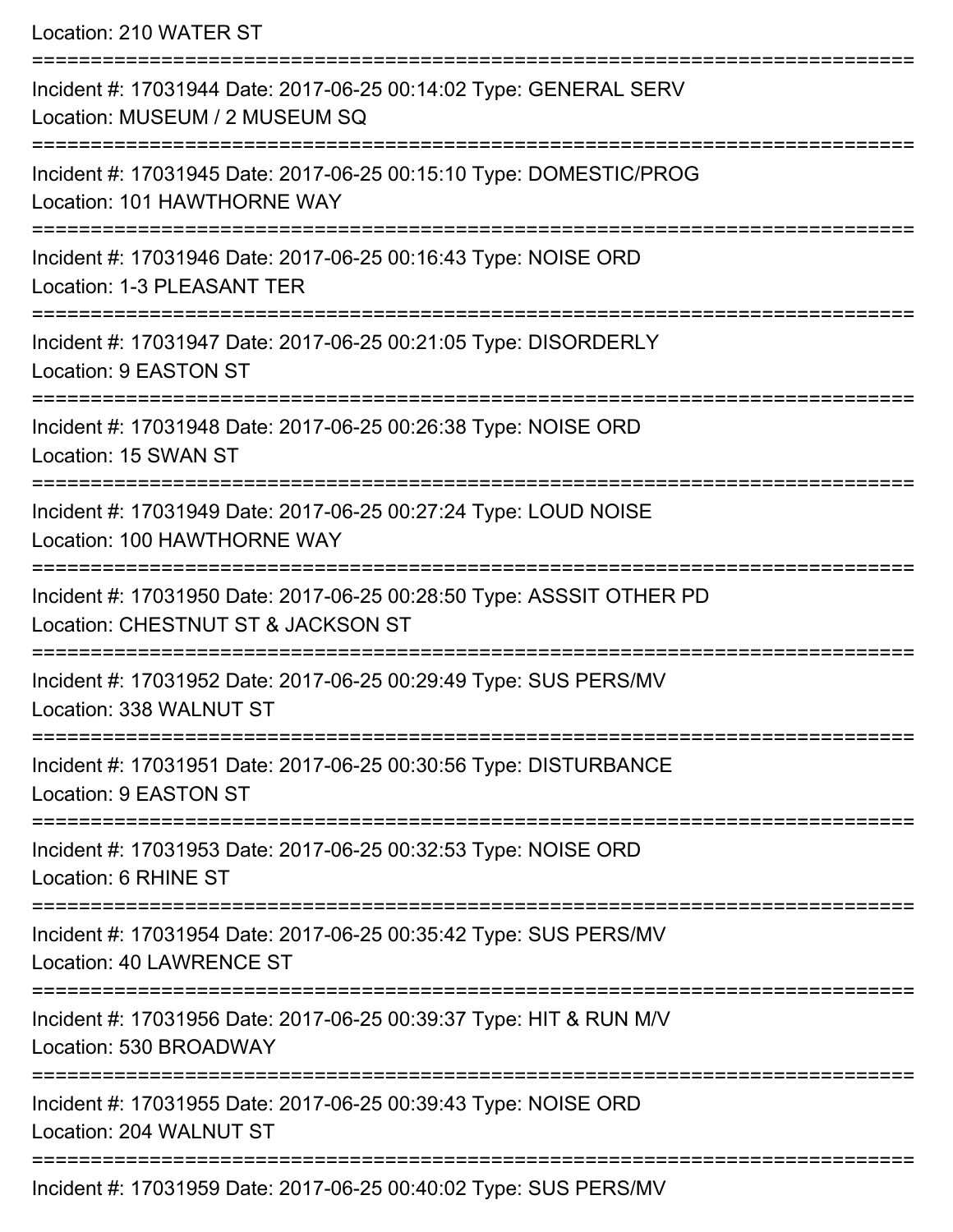| Incident #: 17031957 Date: 2017-06-25 00:41:18 Type: NOISE ORD<br>Location: 28 STEVENS ST                       |
|-----------------------------------------------------------------------------------------------------------------|
| Incident #: 17031958 Date: 2017-06-25 00:43:00 Type: DISTURBANCE<br>Location: 9 EASTON ST                       |
| Incident #: 17031960 Date: 2017-06-25 00:45:30 Type: NOISE ORD<br>Location: 362 PARK ST                         |
| Incident #: 17031961 Date: 2017-06-25 00:48:29 Type: MEDIC SUPPORT<br>Location: 295 JACKSON ST FL 2             |
| Incident #: 17031962 Date: 2017-06-25 00:51:54 Type: NOISE ORD<br>Location: 15 SWAN ST                          |
| Incident #: 17031963 Date: 2017-06-25 01:06:33 Type: NOISE ORD<br>Location: 550 BROADWAY                        |
| Incident #: 17031964 Date: 2017-06-25 01:07:37 Type: HIT & RUN M/V<br>Location: CENTRO NIGHTCLUB / 60 COMMON ST |
| Incident #: 17031965 Date: 2017-06-25 01:13:37 Type: KEEP PEACE<br>Location: 67 WILLOW ST FL 2                  |
| Incident #: 17031966 Date: 2017-06-25 01:17:39 Type: NOISE ORD<br>Location: 71 SPRINGFIELD ST #3                |
| Incident #: 17031967 Date: 2017-06-25 01:18:34 Type: NOISE ORD<br>Location: 147 FOSTER ST FL 3                  |
| Incident #: 17031968 Date: 2017-06-25 01:30:25 Type: M/V STOP<br>Location: 896 ESSEX ST                         |
| Incident #: 17031969 Date: 2017-06-25 01:30:52 Type: SUS PERS/MV<br>Location: CAP / 7 BROADWAY                  |
| Incident #: 17031970 Date: 2017-06-25 01:42:23 Type: NOISE ORD<br>Location: 47 WEST ST                          |
| Incident #: 17031971 Date: 2017-06-25 01:43:46 Type: NOISE ORD                                                  |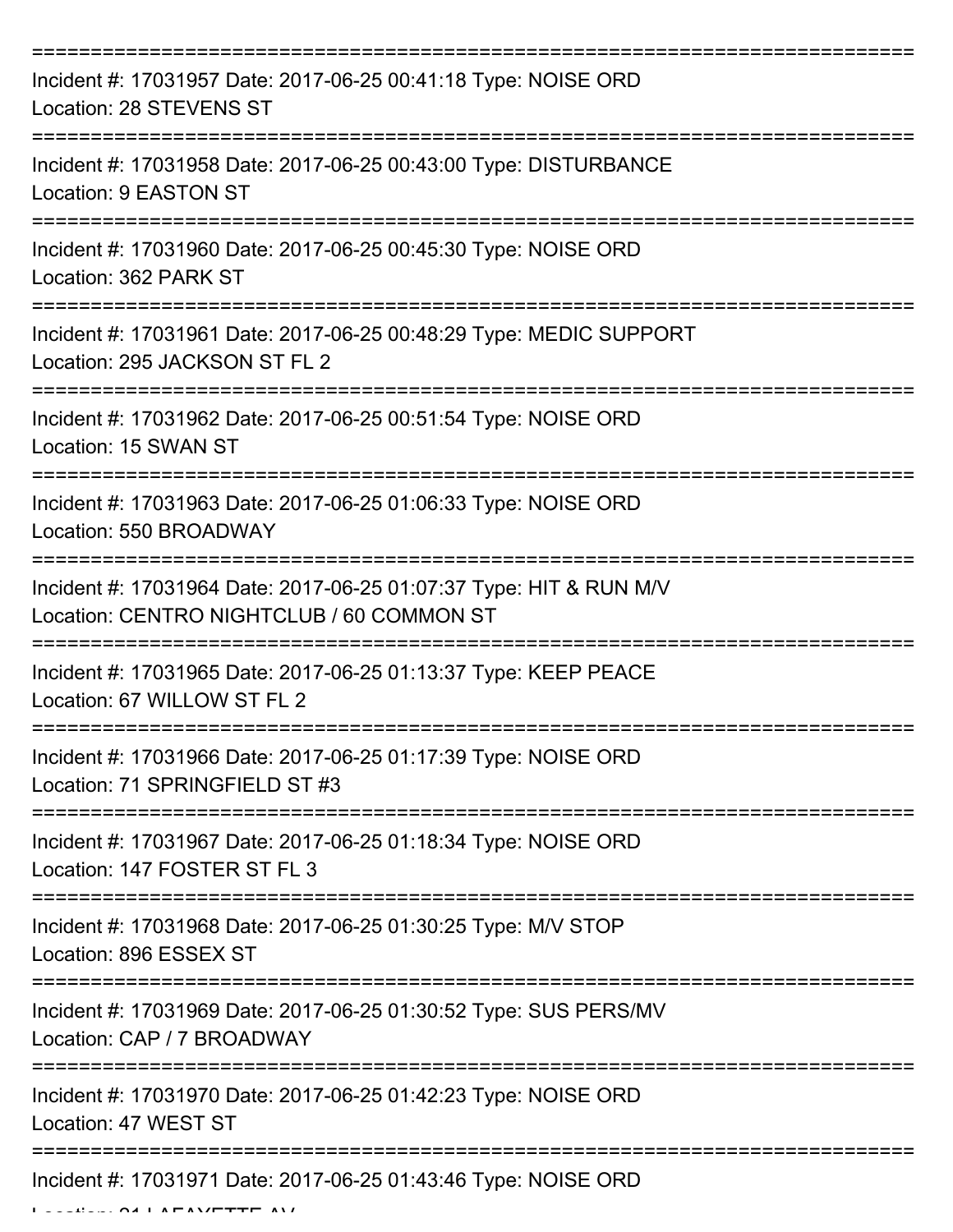| Incident #: 17031972 Date: 2017-06-25 01:54:31 Type: M/V STOP<br>Location: 80 WEST ST                |
|------------------------------------------------------------------------------------------------------|
| Incident #: 17031973 Date: 2017-06-25 02:02:53 Type: NOISE ORD<br>Location: 210 ABBOTT ST            |
| Incident #: 17031974 Date: 2017-06-25 02:03:11 Type: NOISE ORD<br>Location: 145 WILLOW ST            |
| Incident #: 17031975 Date: 2017-06-25 02:05:57 Type: AUTO ACC/UNK PI<br>Location: 35 CROSS ST        |
| Incident #: 17031976 Date: 2017-06-25 02:25:05 Type: CK WELL BEING<br>Location: 52 BOXFORD ST FL 2   |
| Incident #: 17031977 Date: 2017-06-25 02:28:20 Type: M/V STOP<br>Location: EXERTER & S UNION         |
| Incident #: 17031978 Date: 2017-06-25 02:32:08 Type: M/V STOP<br>Location: HUSE ST & PARK ST         |
| Incident #: 17031979 Date: 2017-06-25 02:32:56 Type: TRESPASSING<br>Location: BOATHOUSE / 1 EATON ST |
| Incident #: 17031980 Date: 2017-06-25 02:39:16 Type: M/V STOP<br>Location: ESSEX ST & LAWRENCE ST    |
| Incident #: 17031981 Date: 2017-06-25 02:42:50 Type: M/V STOP<br>Location: 11 WOODLAND ST            |
| Incident #: 17031982 Date: 2017-06-25 02:44:02 Type: M/V STOP<br>Location: FALLS BRIDGE / null       |
| Incident #: 17031983 Date: 2017-06-25 02:45:19 Type: DOMESTIC/PROG<br>Location: 229 WALNUT ST FL 1   |
| Incident #: 17031984 Date: 2017-06-25 02:54:51 Type: M/V STOP<br>Location: HAVERHILL ST & UNION ST   |
| Incident #: 17031985 Date: 2017-06-25 03:01:17 Type: HIT & RUN M/V                                   |

Location: 270 DDACDECT CT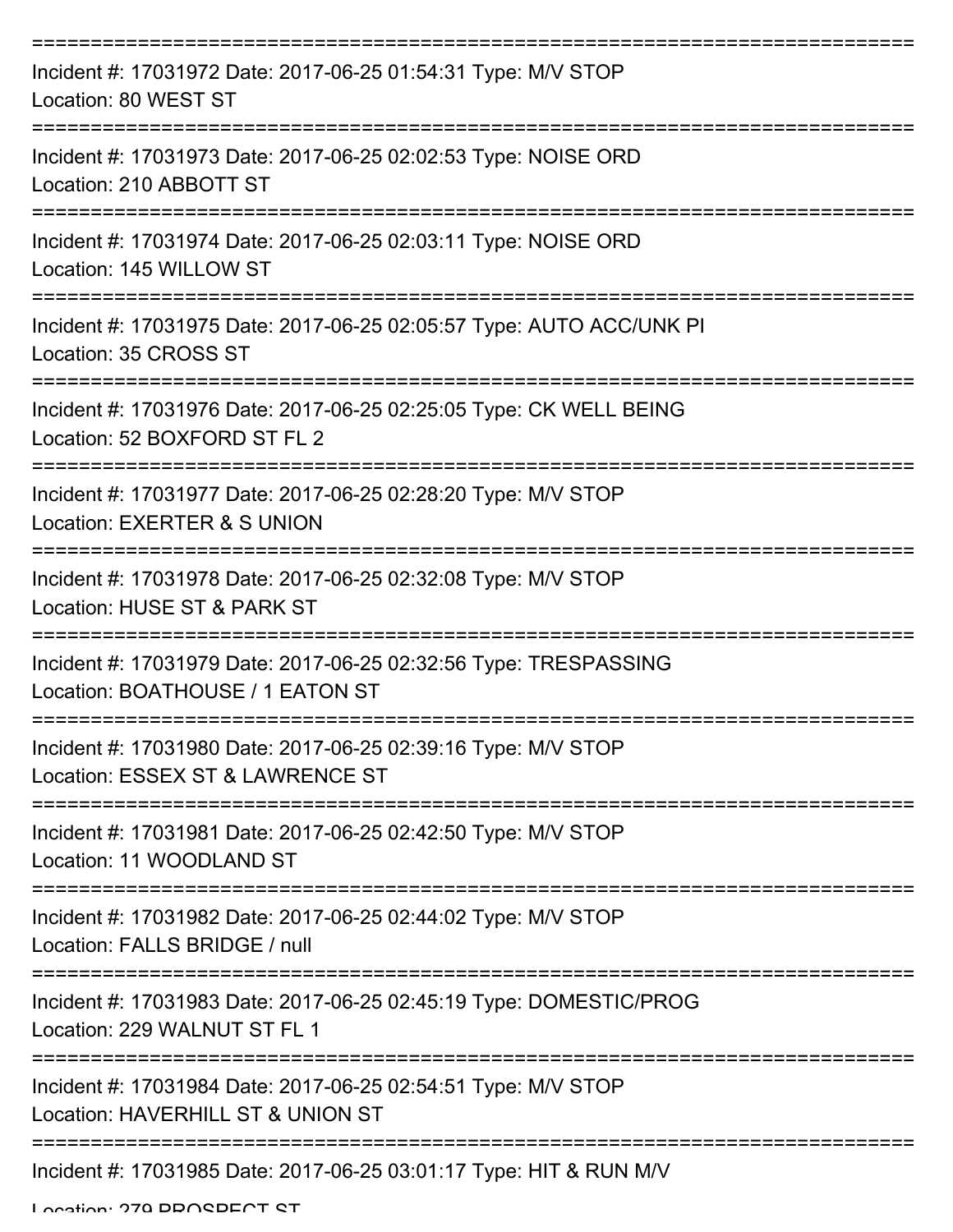| Incident #: 17031986 Date: 2017-06-25 03:03:23 Type: A&B D/W/ PROG<br>Location: 51 HAMPSHIRE ST                     |
|---------------------------------------------------------------------------------------------------------------------|
| Incident #: 17031987 Date: 2017-06-25 03:05:15 Type: NOISE ORD<br>Location: 22 FLORAL ST                            |
| Incident #: 17031988 Date: 2017-06-25 03:16:11 Type: NOISE ORD<br>Location: 194 BRUCE ST FL 3<br>-------------      |
| Incident #: 17031989 Date: 2017-06-25 03:34:21 Type: M/V STOP<br>Location: LAWRENCE ST & PARK ST                    |
| Incident #: 17031990 Date: 2017-06-25 03:36:20 Type: NOISE ORD<br>Location: 1 HAVERHILL ST                          |
| Incident #: 17031991 Date: 2017-06-25 03:36:41 Type: NOISE ORD<br>Location: 162 SPRUCE ST FL 2                      |
| Incident #: 17031992 Date: 2017-06-25 03:58:15 Type: DISTURBANCE<br>Location: 31 WACHUSETTS AV                      |
| Incident #: 17031993 Date: 2017-06-25 04:01:38 Type: EXTRA SURVEIL<br>Location: SEVEN ELEVEN / 370 BROADWAY         |
| Incident #: 17031994 Date: 2017-06-25 04:06:45 Type: M/V STOP<br>Location: FRANKLIN ST & HAVERHILL ST               |
| Incident #: 17031995 Date: 2017-06-25 04:14:26 Type: MEDIC SUPPORT<br>Location: 9 UNION ST #3                       |
| Incident #: 17031996 Date: 2017-06-25 04:22:13 Type: DISORDERLY<br>Location: DAISY ST & HOLLY ST                    |
| Incident #: 17031997 Date: 2017-06-25 04:24:32 Type: SUS PERS/MV<br>Location: AVON ST & JACKSON ST                  |
| Incident #: 17031998 Date: 2017-06-25 04:41:02 Type: E911 HANGUP<br>Location: MORENO AUTOPARTS / 39 HAVERHILL ST #3 |
| Incident #: 17031999 Date: 2017-06-25 04:46:35 Type: E911 HANGUP<br>Location: 99 UNION ST #3                        |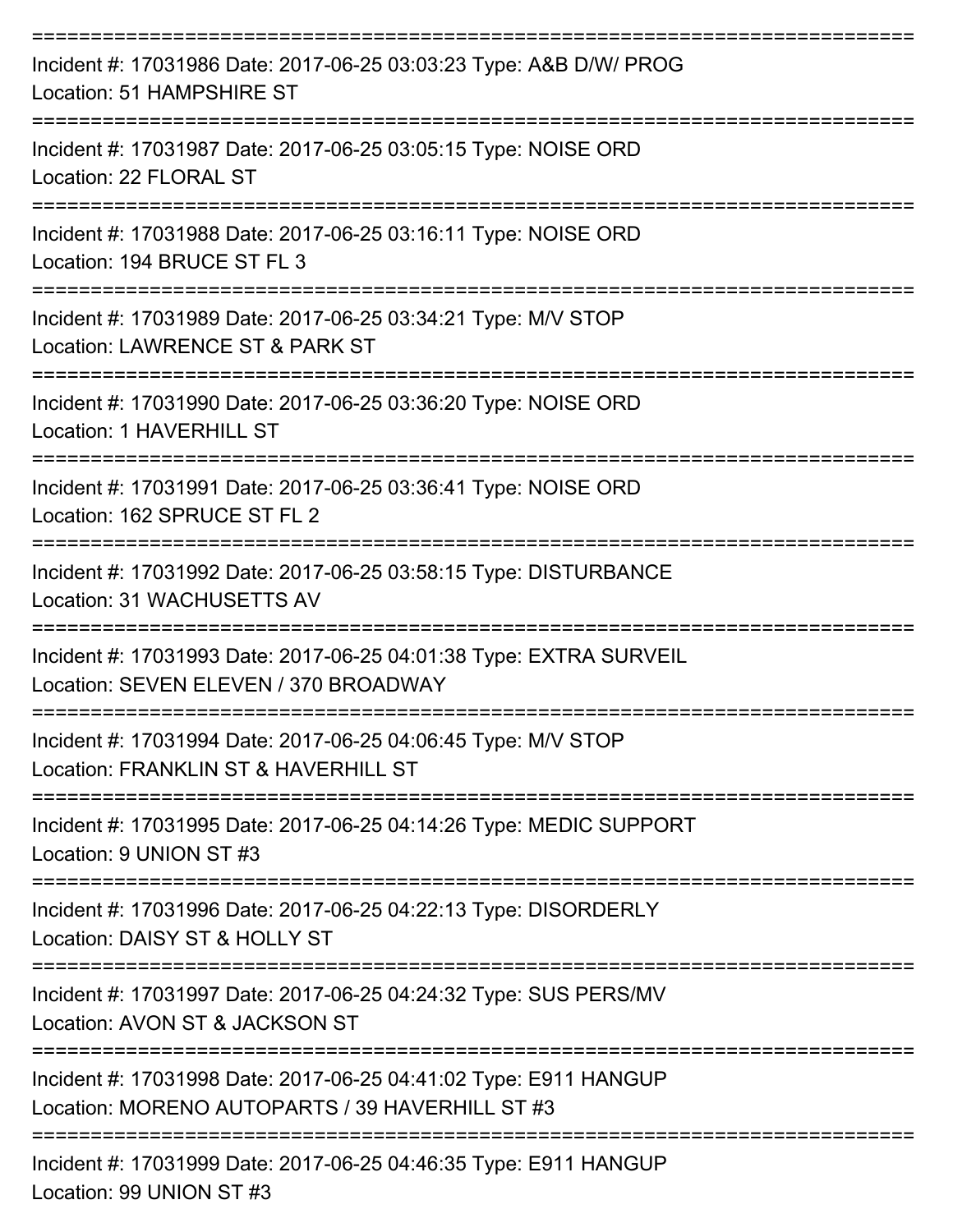Incident #: 17032000 Date: 2017-06-25 05:02:28 Type: A&B PAST Location: 77 S UNION ST #116 =========================================================================== Incident #: 17032001 Date: 2017-06-25 05:02:42 Type: ALARM/BURG Location: LAWRENCE PUBLIC ACADEMY / 526 LOWELL ST =========================================================================== Incident #: 17032002 Date: 2017-06-25 05:13:37 Type: ALARM/BURG Location: YANCARLOS SUPERMARKET / 334 LAWRENCE ST =========================================================================== Incident #: 17032003 Date: 2017-06-25 05:34:04 Type: DISTURBANCE Location: 700 ESSEX ST =========================================================================== Incident #: 17032004 Date: 2017-06-25 06:12:12 Type: NOISE ORD Location: 101 ARLINGTON ST =========================================================================== Incident #: 17032005 Date: 2017-06-25 06:24:57 Type: MISSING PERS Location: 10 ALLYN TER =========================================================================== Incident #: 17032006 Date: 2017-06-25 07:22:10 Type: PARK & WALK Location: 0 BROADWAY =========================================================================== Incident #: 17032007 Date: 2017-06-25 07:32:48 Type: NOISE ORD Location: 107 ARLINGTON ST =========================================================================== Incident #: 17032008 Date: 2017-06-25 07:32:59 Type: LOST PROPERTY Location: BROADWAY =========================================================================== Incident #: 17032009 Date: 2017-06-25 07:39:47 Type: DOMESTIC/PAST Location: 144 JACKSON ST FL 2 =========================================================================== Incident #: 17032010 Date: 2017-06-25 08:24:58 Type: MV/BLOCKING Location: 342 S BROADWAY =========================================================================== Incident #: 17032011 Date: 2017-06-25 08:37:01 Type: M/V STOP Location: BURGER KING / 187 BROADWAY =========================================================================== Incident #: 17032012 Date: 2017-06-25 09:20:55 Type: PARK & WALK Location: BRADFORD ST & BROADWAY =========================================================================== Incident #: 17032013 Date: 2017-06-25 09:22:53 Type: ALARM/BURG Location: AMABLE LIQUOR / 260 JACKSON ST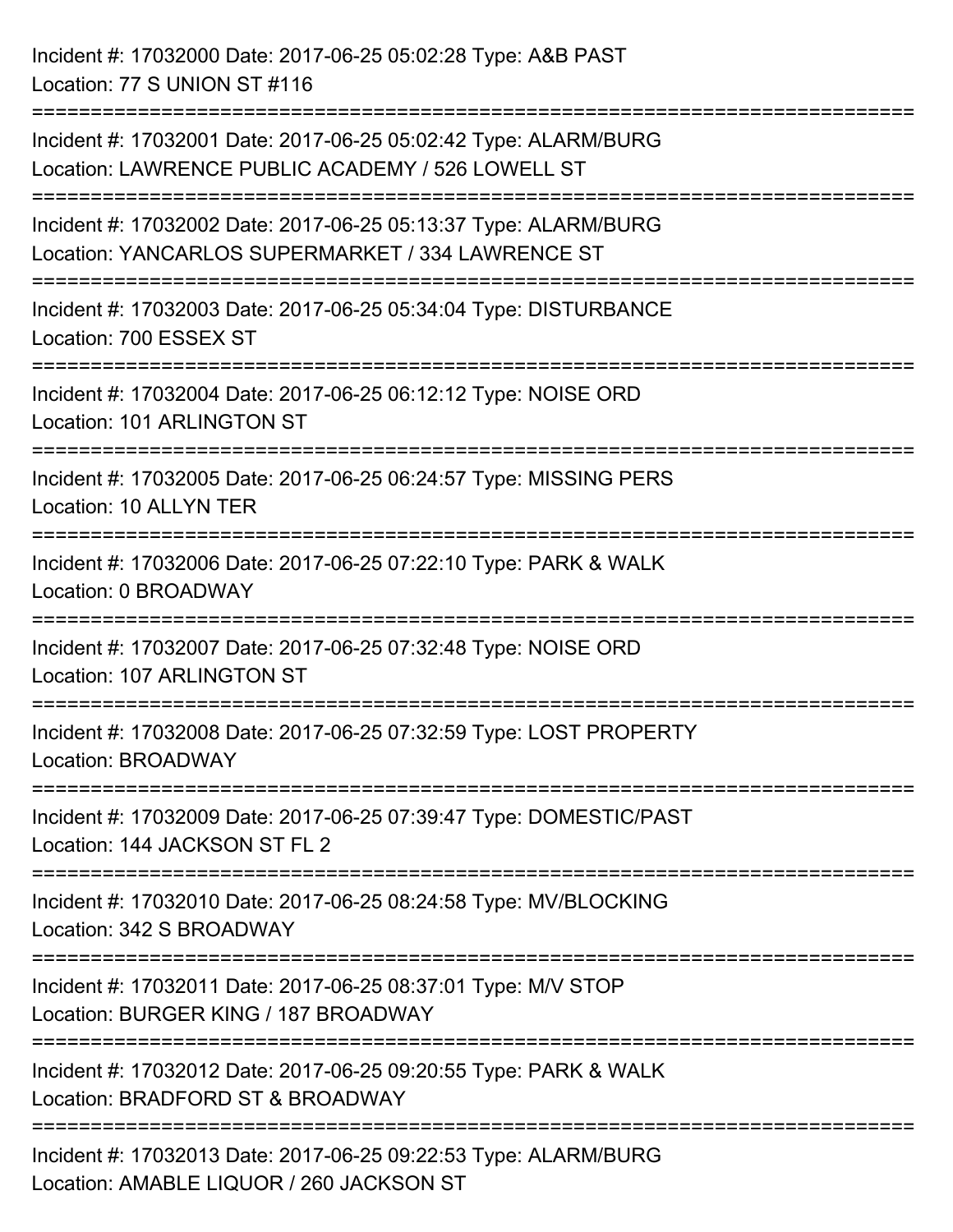| Incident #: 17032014 Date: 2017-06-25 09:46:42 Type: CK WELL BEING<br>Location: 44 EXETER ST                                                        |
|-----------------------------------------------------------------------------------------------------------------------------------------------------|
| Incident #: 17032015 Date: 2017-06-25 09:51:28 Type: MAL DAMAGE<br><b>Location: BARKER ST</b>                                                       |
| Incident #: 17032016 Date: 2017-06-25 09:52:40 Type: SUICIDE ATTEMPT<br>Location: 393 CHESTNUT ST #123<br>:=======================                  |
| Incident #: 17032017 Date: 2017-06-25 10:08:23 Type: PARK & WALK<br><b>Location: SOUTH COMMON</b>                                                   |
| Incident #: 17032018 Date: 2017-06-25 10:08:55 Type: PARK & WALK<br>Location: BRADFORD ST & BROADWAY                                                |
| Incident #: 17032019 Date: 2017-06-25 10:30:18 Type: B&E/MV/PAST<br>Location: 154 UNION ST                                                          |
| Incident #: 17032020 Date: 2017-06-25 10:41:49 Type: ALARM/BURG<br>Location: CITY HALL ANNEX / 237 ESSEX ST<br>:===============<br>================ |
| Incident #: 17032021 Date: 2017-06-25 10:53:14 Type: HIT & RUN M/V<br>Location: 99 WILLOW ST                                                        |
| Incident #: 17032022 Date: 2017-06-25 10:56:33 Type: M/V STOP<br>Location: MERRIMACK ST & S BROADWAY                                                |
| Incident #: 17032023 Date: 2017-06-25 11:04:40 Type: M/V STOP<br>Location: 428 S BROADWAY                                                           |
| =================================<br>Incident #: 17032024 Date: 2017-06-25 11:05:46 Type: PARK & WALK<br><b>Location: SOUTH COMMON</b>              |
| Incident #: 17032025 Date: 2017-06-25 11:06:31 Type: M/V STOP<br>Location: LASALLE AV & S BROADWAY                                                  |
| Incident #: 17032026 Date: 2017-06-25 11:10:31 Type: M/V STOP<br>Location: ACTON ST & BROADWAY                                                      |
| Incident #: 17032027 Date: 2017-06-25 11:11:12 Type: M/V STOP<br>Location: 40 WEARE ST                                                              |

===========================================================================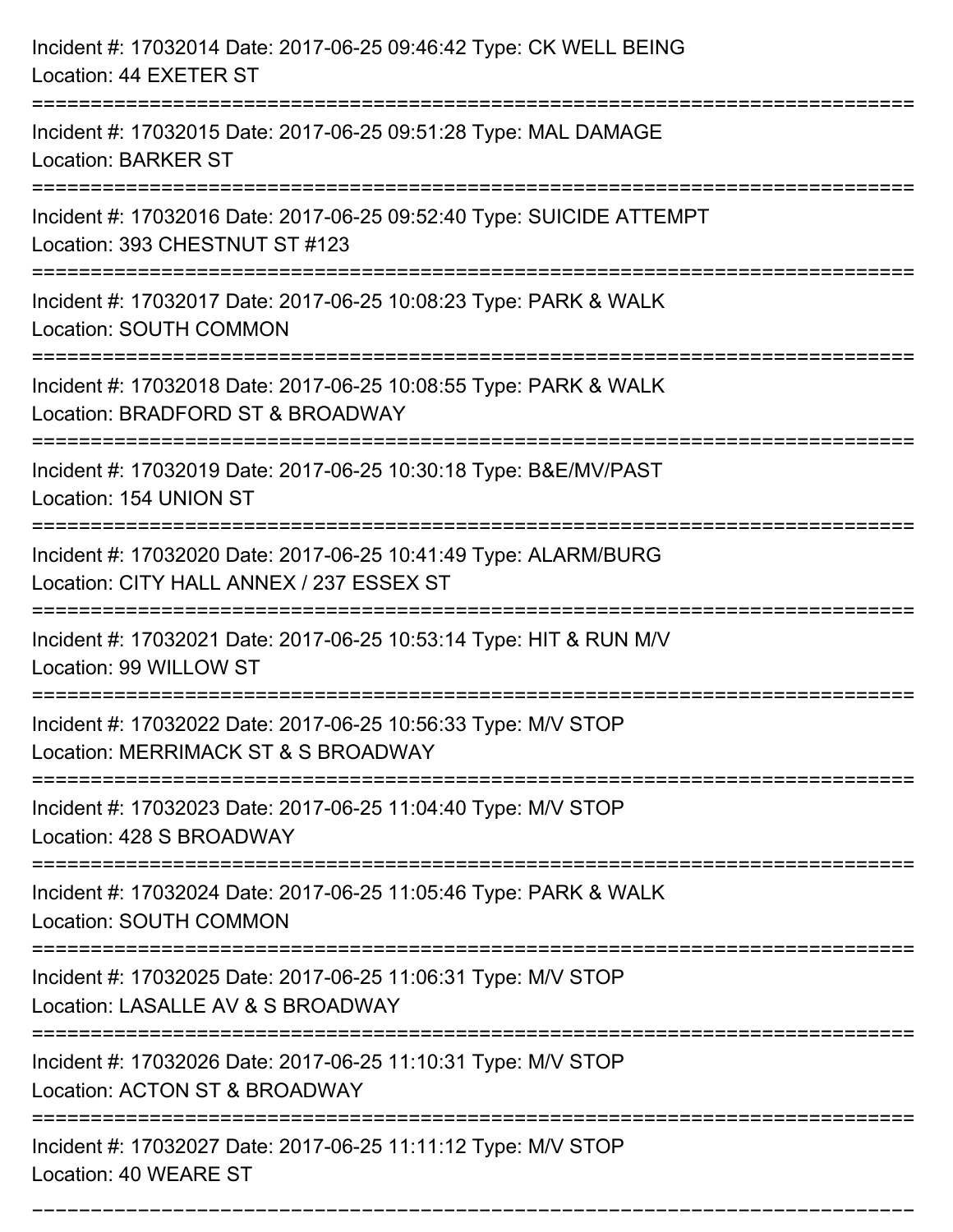| Incident #: 17032028 Date: 2017-06-25 11:11:45 Type: M/V STOP<br>Location: BROADWAY & CANAL ST<br>============================         |
|----------------------------------------------------------------------------------------------------------------------------------------|
| Incident #: 17032029 Date: 2017-06-25 11:14:46 Type: M/V STOP<br>Location: BROADWAY & TREMONT ST                                       |
| Incident #: 17032030 Date: 2017-06-25 11:15:17 Type: M/V STOP<br>Location: BRADFORD ST & BROADWAY<br>=============================     |
| Incident #: 17032031 Date: 2017-06-25 11:15:52 Type: M/V STOP<br>Location: S BROADWAY & SHAW ST<br>----------------------------------- |
| Incident #: 17032032 Date: 2017-06-25 11:17:50 Type: M/V STOP<br>Location: LAFAYETTE AV & S BROADWAY                                   |
| Incident #: 17032033 Date: 2017-06-25 11:19:42 Type: M/V STOP<br>Location: BROADWAY & CROSS ST                                         |
| Incident #: 17032034 Date: 2017-06-25 11:24:36 Type: UNWANTEDGUEST<br>Location: BURGER KING / 187 BROADWAY                             |
| Incident #: 17032035 Date: 2017-06-25 11:40:55 Type: M/V STOP<br>Location: 10 BROADWAY                                                 |
| Incident #: 17032036 Date: 2017-06-25 11:43:38 Type: DOMESTIC/PROG<br>Location: 22 WOODLAND ST                                         |
| Incident #: 17032037 Date: 2017-06-25 12:01:50 Type: LOST PROPERTY<br>Location: 645A LOWELL ST                                         |
| Incident #: 17032038 Date: 2017-06-25 12:06:23 Type: MV/BLOCKING<br>Location: 43 SPRUCE ST                                             |
| Incident #: 17032039 Date: 2017-06-25 12:36:55 Type: MISSING PERS<br>Location: 90 LOWELL ST                                            |
| Incident #: 17032040 Date: 2017-06-25 12:47:37 Type: MEDIC SUPPORT<br>Location: 99 BRADFORD ST                                         |
| Incident #: 17032041 Date: 2017-06-25 12:52:58 Type: GENERAL SERV<br>Location: 42 KENDRICK ST FL 1                                     |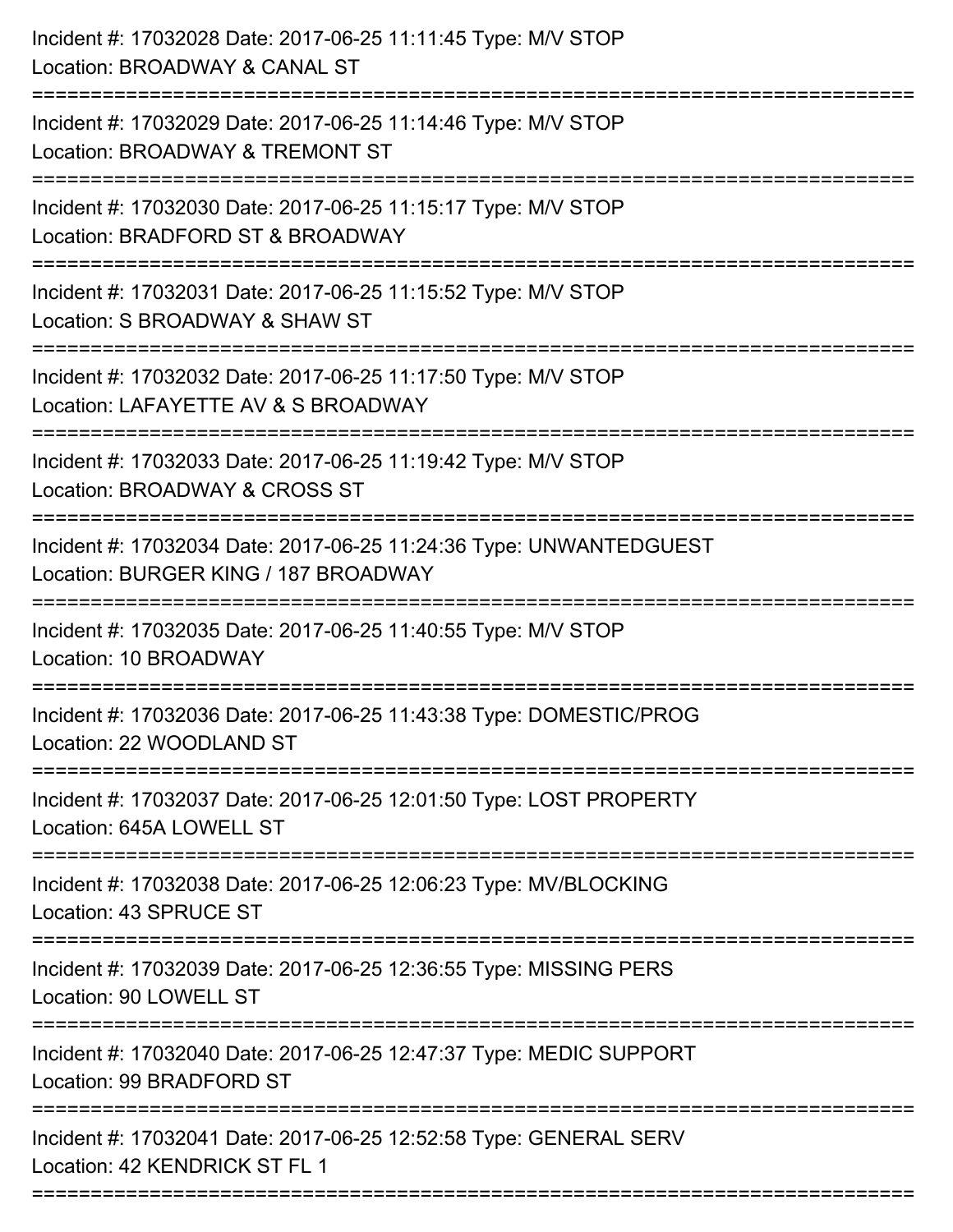Location: MCDONALDS / 50 BROADWAY =========================================================================== Incident #: 17032043 Date: 2017-06-25 13:07:44 Type: ALARM/BURG Location: CENTRO AUTO / 273 S UNION ST =========================================================================== Incident #: 17032044 Date: 2017-06-25 13:16:59 Type: AUTO ACC/PI Location: 320 S BROADWAY =========================================================================== Incident #: 17032045 Date: 2017-06-25 13:21:27 Type: M/V STOP Location: 64 MELROSE ST =========================================================================== Incident #: 17032046 Date: 2017-06-25 13:24:07 Type: MISSING PERS Location: 22 NELSON ST =========================================================================== Incident #: 17032047 Date: 2017-06-25 13:47:50 Type: MV/BLOCKING Location: 95 SARATOGA ST =========================================================================== Incident #: 17032049 Date: 2017-06-25 13:48:08 Type: HIT & RUN M/V Location: SALVATION ARMY / 250 HAVERHILL ST =========================================================================== Incident #: 17032048 Date: 2017-06-25 13:50:15 Type: SHOPLIFTING Location: SUPER LIQUORS / 35 S BROADWAY =========================================================================== Incident #: 17032050 Date: 2017-06-25 14:18:00 Type: ALARM/HOLD Location: WIRE REPAIR / 201 LAWRENCE ST =========================================================================== Incident #: 17032051 Date: 2017-06-25 14:19:44 Type: HIT & RUN M/V Location: LAWRENCE ST & PARK ST =========================================================================== Incident #: 17032052 Date: 2017-06-25 14:42:07 Type: ALARM/BURG Location: TAYLOR RENTAL / 637 ANDOVER ST =========================================================================== Incident #: 17032053 Date: 2017-06-25 14:59:46 Type: 911 HANG UP Location: 521 HAVERHILL ST FL 2 =========================================================================== Incident #: 17032054 Date: 2017-06-25 15:18:50 Type: UNWANTEDGUEST Location: 190 LAWRENCE ST =========================================================================== Incident #: 17032055 Date: 2017-06-25 15:31:02 Type: DOMESTIC/PROG Location: 120 HOWARD ST #6 ===========================================================================

Incident #: 17032056 Date: 2017 06 25 15:34:35 Type: 2017 06 25 15:34:35 Type: 2017 07:34:35 Type: 2017 07:34<br>|-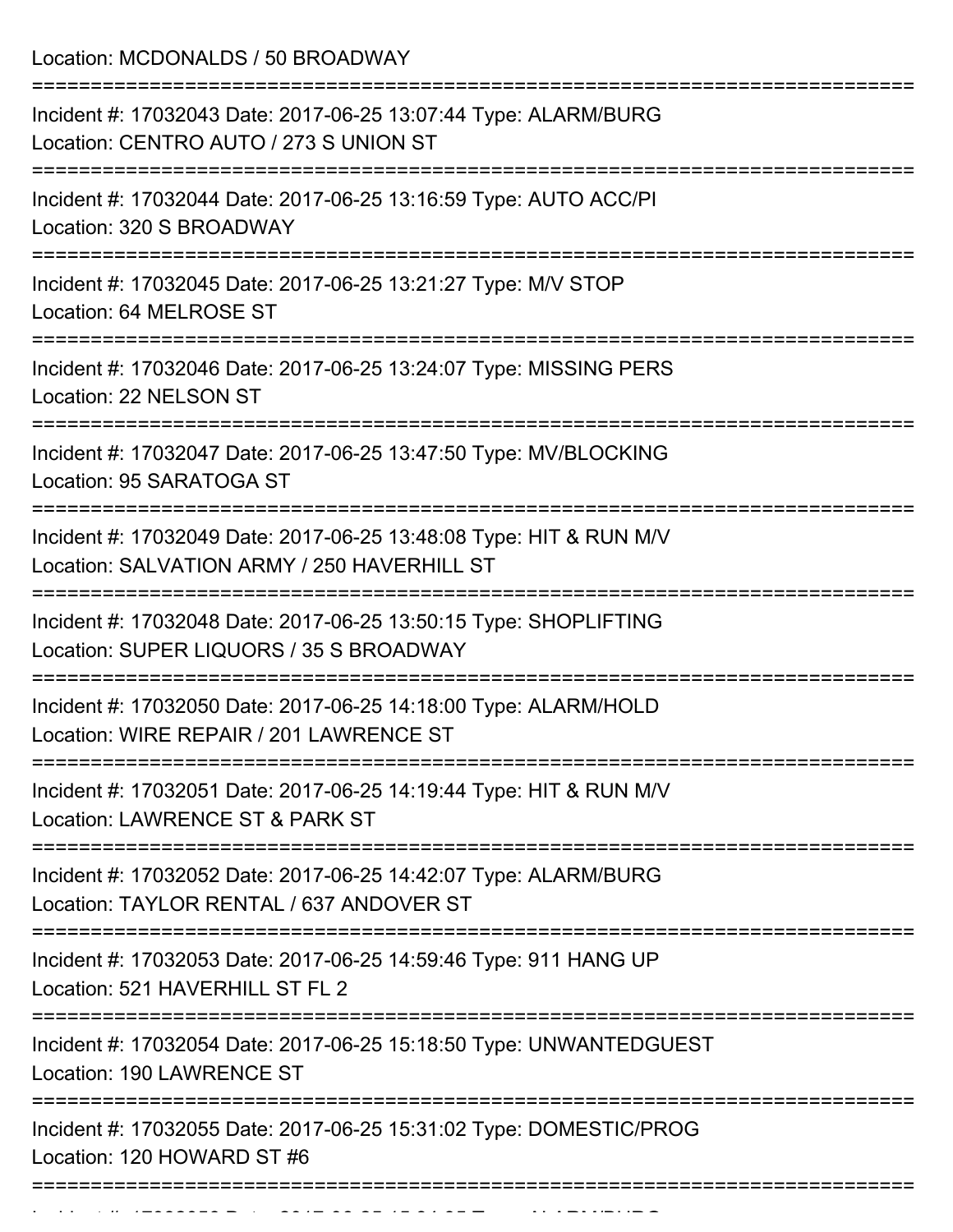Location: 106 AMES ST #1

| Incident #: 17032057 Date: 2017-06-25 15:47:18 Type: ALARM/BURG<br>Location: 360 MERRIMACK ST #SUITE 15 FL BLDG 5              |
|--------------------------------------------------------------------------------------------------------------------------------|
| Incident #: 17032058 Date: 2017-06-25 15:51:33 Type: MEDIC SUPPORT<br>Location: 180 CRAWFORD ST                                |
| Incident #: 17032059 Date: 2017-06-25 16:00:38 Type: GENERAL SERV<br>Location: ACTON ST & WASHINGTON ST                        |
| Incident #: 17032060 Date: 2017-06-25 16:11:01 Type: MAN DOWN<br>Location: CARVER ST & SALEM ST                                |
| Incident #: 17032061 Date: 2017-06-25 16:22:15 Type: HIT & RUN M/V<br>Location: 43 MORTON ST                                   |
| Incident #: 17032062 Date: 2017-06-25 16:31:31 Type: LOUD NOISE<br>Location: DURHAM ST & NEWTON ST                             |
| Incident #: 17032063 Date: 2017-06-25 16:35:41 Type: CK WELL BEING<br><b>Location: 3 KATHERINE ST</b>                          |
| Incident #: 17032064 Date: 2017-06-25 16:37:02 Type: ALARM/BURG<br>Location: 595 LOWELL ST                                     |
| Incident #: 17032065 Date: 2017-06-25 16:38:15 Type: LOUD NOISE<br>Location: ELM ST & JACKSON ST                               |
| Incident #: 17032066 Date: 2017-06-25 16:40:35 Type: LIC PLATE STO<br>Location: 50 PROSPECT ST                                 |
| Incident #: 17032067 Date: 2017-06-25 16:58:15 Type: NOISE ORD<br>Location: 64 ELM ST                                          |
| =========================<br>Incident #: 17032068 Date: 2017-06-25 16:59:00 Type: NOISE ORD<br>Location: MYRTLE ST & SPRUCE ST |
| Incident #: 17032070 Date: 2017-06-25 17:14:45 Type: EXTRA SURVEIL<br>Location: BELLESINI ACADEMY / 94 BRADFORD ST             |
|                                                                                                                                |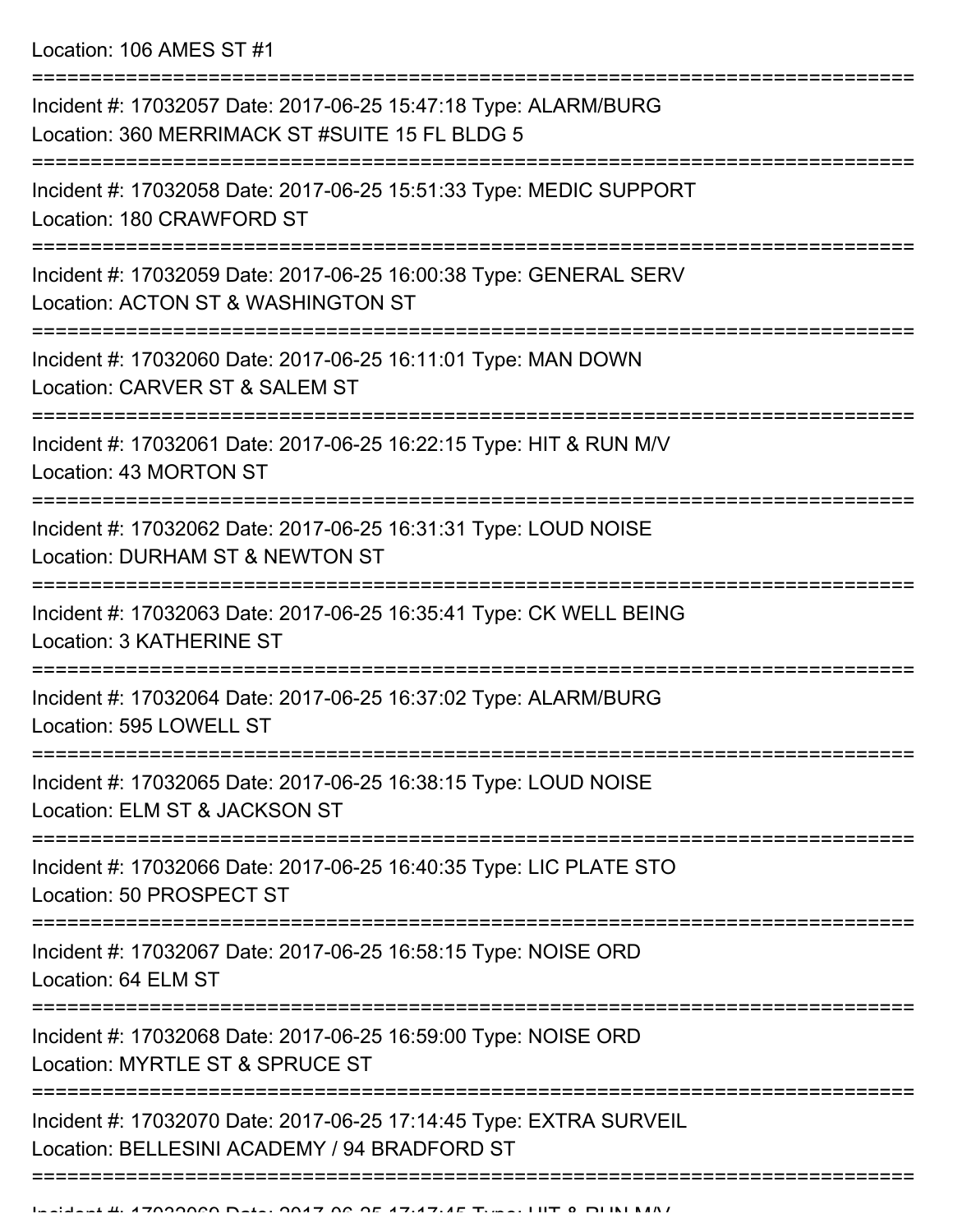| Location: WALK IN / 1 AMESBURY ST                                                                                                               |
|-------------------------------------------------------------------------------------------------------------------------------------------------|
| Incident #: 17032071 Date: 2017-06-25 17:23:27 Type: M/V STOP<br>Location: AMESBURY ST & COMMON ST                                              |
| Incident #: 17032072 Date: 2017-06-25 17:25:53 Type: NOISE ORD<br>Location: 16 GRAICHEN TER                                                     |
| Incident #: 17032073 Date: 2017-06-25 17:28:07 Type: MUTUAL AID<br>Location: 229 WALNUT ST #1                                                   |
| Incident #: 17032074 Date: 2017-06-25 17:31:50 Type: EXTRA SURVEIL<br>Location: PARK / 85 MANCHESTER ST                                         |
| Incident #: 17032075 Date: 2017-06-25 17:35:48 Type: M/V STOP<br>Location: 43 MERRIMACK ST                                                      |
| Incident #: 17032076 Date: 2017-06-25 17:42:11 Type: DISORDERLY<br>Location: 8 LINCOLN CT                                                       |
| Incident #: 17032077 Date: 2017-06-25 17:49:13 Type: M/V STOP<br>Location: 150 COMMON ST                                                        |
| =========================<br>Incident #: 17032079 Date: 2017-06-25 17:50:25 Type: M/V STOP<br>Location: 425 MARKET ST<br>---------------------- |
| Incident #: 17032078 Date: 2017-06-25 17:51:06 Type: M/V STOP<br>Location: CHESTNUT ST & LAWRENCE ST                                            |
| Incident #: 17032080 Date: 2017-06-25 17:55:26 Type: M/V STOP<br>Location: 200 COMMON ST                                                        |
| ==============================<br>Incident #: 17032081 Date: 2017-06-25 17:56:20 Type: MEDIC SUPPORT<br>Location: PEMBERTON PARK / 499 CANAL    |
| Incident #: 17032082 Date: 2017-06-25 18:00:27 Type: M/V STOP<br>Location: ESSEX ST & FRANKLIN ST                                               |
| Incident #: 17032083 Date: 2017-06-25 18:04:42 Type: EXTRA SURVEIL<br>Location: PARK / 85 MANCHESTER ST                                         |
| Incident #: 17032084 Date: 2017-06-25 18:07:43 Type: EXTRA SURVEIL                                                                              |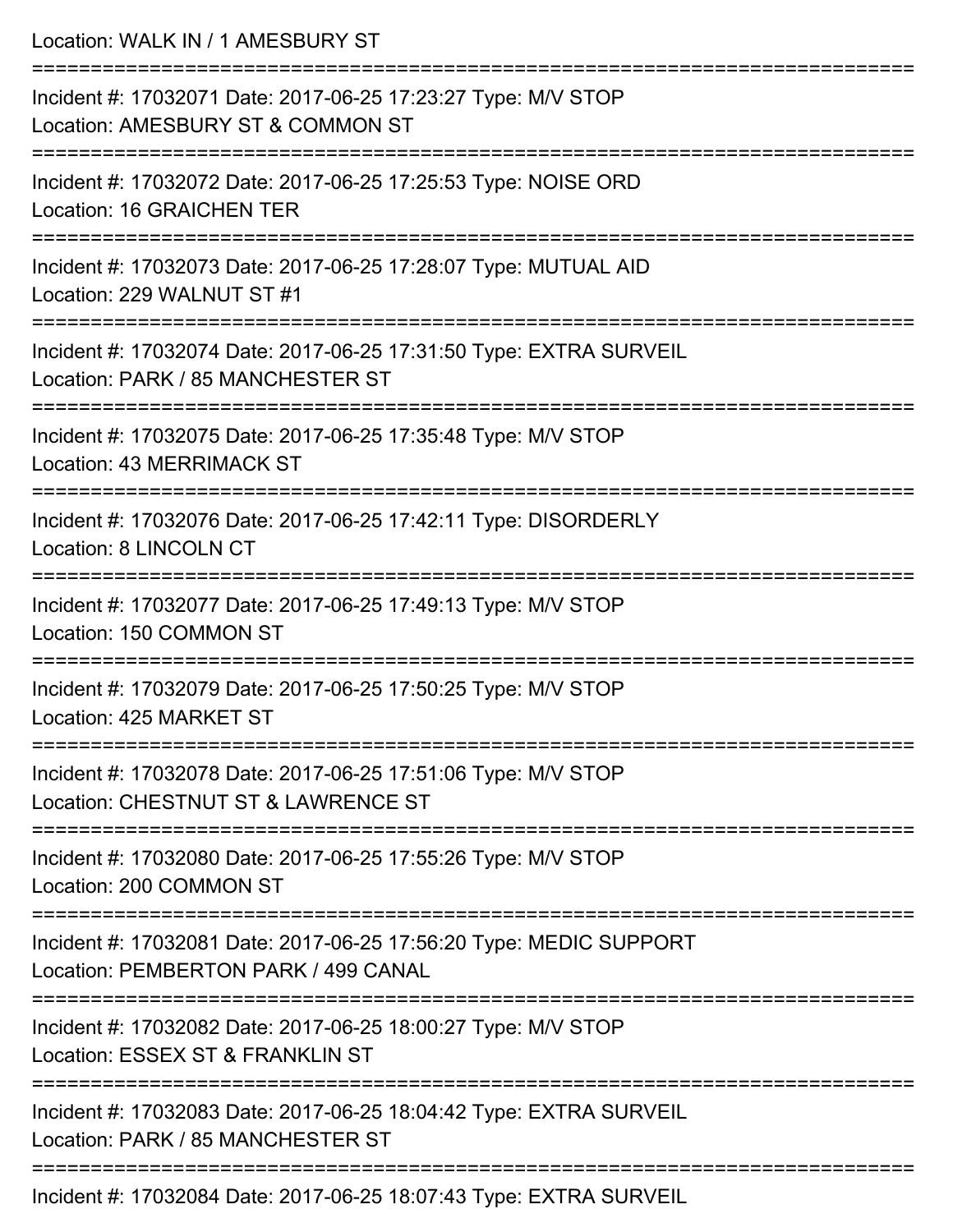| Incident #: 17032085 Date: 2017-06-25 18:08:35 Type: M/V STOP<br>Location: TOW / JACKSON ST & SHERIDAN ST |
|-----------------------------------------------------------------------------------------------------------|
| Incident #: 17032086 Date: 2017-06-25 18:11:14 Type: M/V STOP<br>Location: APPLETON ST & METHUEN ST       |
| Incident #: 17032087 Date: 2017-06-25 18:11:28 Type: NOISE ORD<br>Location: 29 ROLLINS ST                 |
| Incident #: 17032088 Date: 2017-06-25 18:15:51 Type: LOST PROPERTY<br>Location: 13 MARGIN ST              |
| Incident #: 17032089 Date: 2017-06-25 18:16:49 Type: LOUD NOISE<br>Location: TOW / 34 CAMELLA TEOLI WY    |
| Incident #: 17032090 Date: 2017-06-25 18:21:00 Type: TOW/REC/STOL<br>Location: 95 SARATOGA ST             |
| Incident #: 17032091 Date: 2017-06-25 18:21:57 Type: NOISE ORD<br>Location: 11 DURHAM ST                  |
| Incident #: 17032092 Date: 2017-06-25 18:24:59 Type: NOISE ORD<br>Location: 43 TEXAS AV                   |
| Incident #: 17032093 Date: 2017-06-25 18:32:31 Type: M/V STOP<br>Location: JACKSON ST                     |
| Incident #: 17032096 Date: 2017-06-25 18:42:19 Type: MV/BLOCKING<br>Location: 9 SPRUCE ST                 |
| Incident #: 17032094 Date: 2017-06-25 18:43:38 Type: AUTO ACC/PED<br>Location: PARK ST & SPRUCE ST        |
| Incident #: 17032095 Date: 2017-06-25 18:44:16 Type: B&E/PAST<br>Location: 8 PROSPECT CT #1               |
| Incident #: 17032097 Date: 2017-06-25 18:45:36 Type: NOISE ORD<br>Location: MYRTLE ST & SPRUCE ST         |
| Incident #: 17032098 Date: 2017-06-25 18:48:27 Type: EXTRA SURVEIL                                        |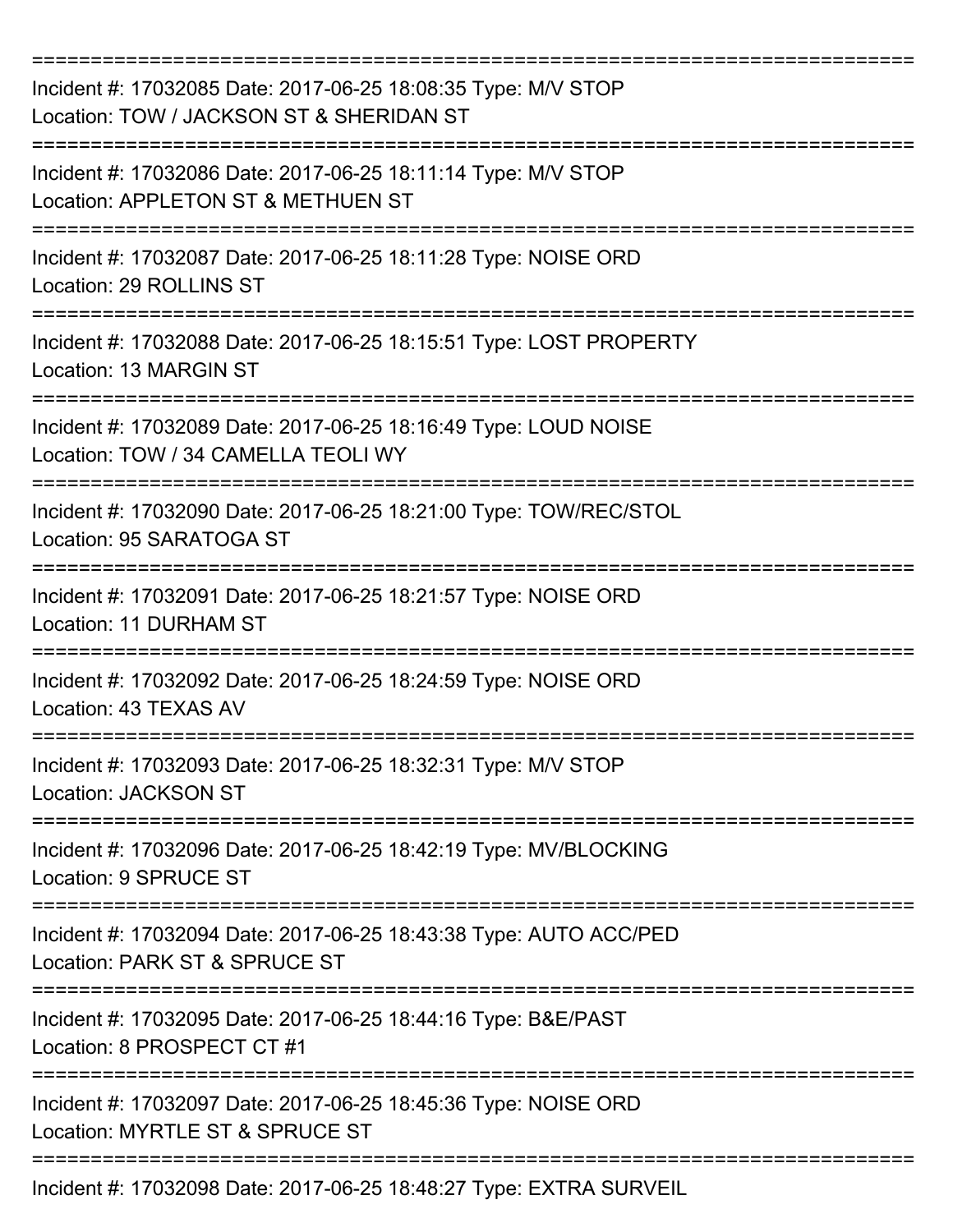| Incident #: 17032099 Date: 2017-06-25 18:54:32 Type: M/V STOP<br>Location: HAVERHILL ST & LAWRENCE ST |
|-------------------------------------------------------------------------------------------------------|
| Incident #: 17032100 Date: 2017-06-25 18:56:27 Type: M/V STOP<br>Location: COMMON ST & LAWRENCE ST    |
| Incident #: 17032101 Date: 2017-06-25 19:02:11 Type: M/V STOP<br>Location: LORING ST & SHAWSHEEN RD   |
| Incident #: 17032102 Date: 2017-06-25 19:12:00 Type: GENERAL SERV<br><b>Location: WASHINGTON ST</b>   |
| Incident #: 17032104 Date: 2017-06-25 19:13:04 Type: A&B PAST<br>Location: CHESTNUT ST & LAWRENCE ST  |
| Incident #: 17032103 Date: 2017-06-25 19:15:33 Type: M/V STOP<br>Location: 91 SPRINGFIELD ST          |
| Incident #: 17032105 Date: 2017-06-25 19:16:51 Type: MV/BLOCKING<br><b>Location: 7 DURANT ST</b>      |
| Incident #: 17032106 Date: 2017-06-25 19:18:27 Type: M/V STOP<br>Location: 425 MARKET ST              |
| Incident #: 17032107 Date: 2017-06-25 19:21:08 Type: NOISE ORD<br>Location: 69 PARKER ST              |
| Incident #: 17032108 Date: 2017-06-25 19:24:52 Type: M/V STOP<br>Location: 125 SPRINGFIELD ST         |
| Incident #: 17032109 Date: 2017-06-25 19:31:59 Type: NOISE ORD<br>Location: 10 LOGAN ST               |
| Incident #: 17032110 Date: 2017-06-25 19:32:39 Type: MEDIC SUPPORT<br>Location: 72 MILTON ST FL 2     |
| Incident #: 17032111 Date: 2017-06-25 19:36:29 Type: NOISE ORD<br>Location: 11 SWAN ST                |
| Incident #: 17032112 Date: 2017-06-25 19:39:45 Type: KEEP PEACE                                       |

 $L$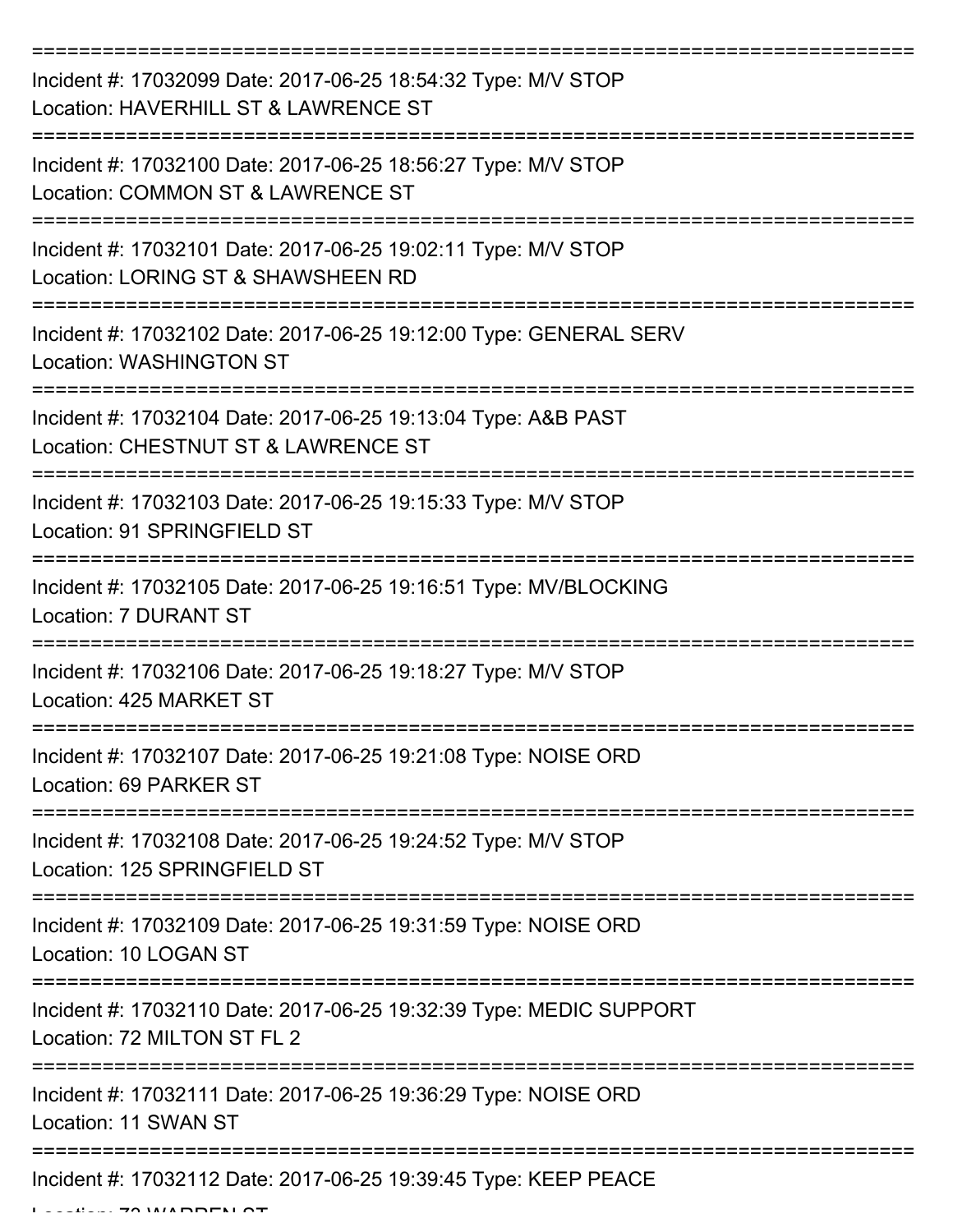| Incident #: 17032113 Date: 2017-06-25 19:42:59 Type: NOISE ORD<br>Location: 30 KINGSTON ST                     |
|----------------------------------------------------------------------------------------------------------------|
| Incident #: 17032114 Date: 2017-06-25 19:53:30 Type: EXTRA SURVEIL<br>Location: PARK / 85 MANCHESTER ST        |
| Incident #: 17032115 Date: 2017-06-25 19:54:33 Type: WARRANT SERVE<br>Location: 190 LAWRENCE ST                |
| Incident #: 17032116 Date: 2017-06-25 19:55:56 Type: NOISE ORD<br>Location: BUNKERHILL ST & BUSWELL ST         |
| Incident #: 17032117 Date: 2017-06-25 20:02:19 Type: NOISE ORD<br>Location: 31 BRUCE ST                        |
| Incident #: 17032118 Date: 2017-06-25 20:11:56 Type: INVEST CONT<br>Location: 181 OLIVE AV<br>---------------- |
| Incident #: 17032119 Date: 2017-06-25 20:14:30 Type: MAN DOWN<br>Location: MALAYA'S / 2 NEWBURY ST             |
| Incident #: 17032120 Date: 2017-06-25 20:24:47 Type: ANIMAL COMPL<br>Location: 162 CHESTER ST                  |
| Incident #: 17032121 Date: 2017-06-25 20:44:22 Type: ALARM/BURG<br>Location: 112 CROSS ST                      |
| Incident #: 17032122 Date: 2017-06-25 20:45:58 Type: NOISE ORD<br>Location: 35 RESERVOIR ST                    |
| Incident #: 17032123 Date: 2017-06-25 20:46:00 Type: STOLEN PROP<br>Location: 11 WOODLAND CT                   |
| Incident #: 17032124 Date: 2017-06-25 20:50:03 Type: FIRE WORKS<br>Location: 53 BENNINGTON ST                  |
| Incident #: 17032125 Date: 2017-06-25 20:59:25 Type: SUS PERS/MV<br>Location: BRUCE ST & PARK ST               |
| Incident #: 17032126 Date: 2017-06-25 21:00:14 Type: NOISE ORD                                                 |

Location: 30 STODDOM ST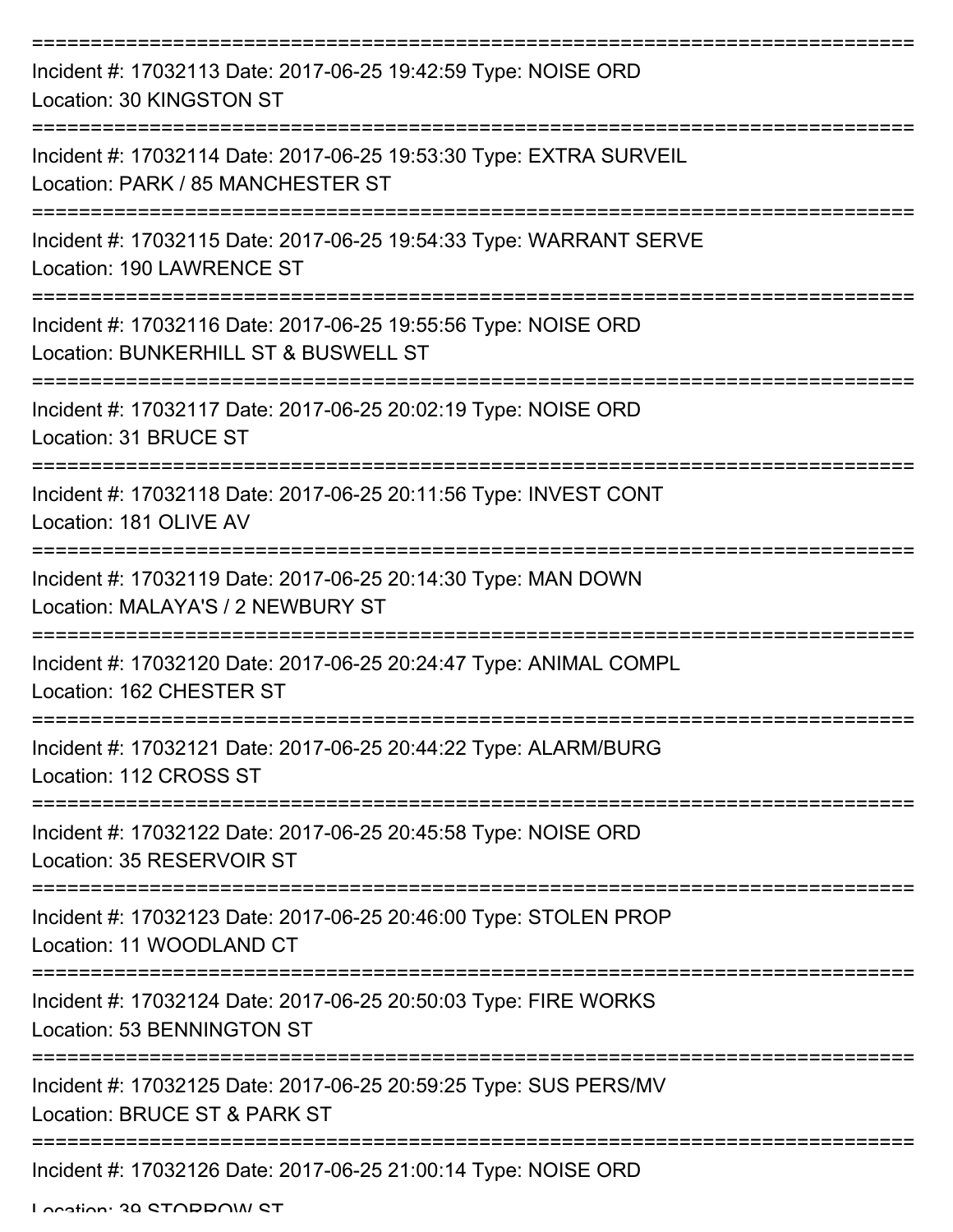| Incident #: 17032127 Date: 2017-06-25 21:00:50 Type: NOISE ORD<br>Location: 150 WILLOW ST                                        |
|----------------------------------------------------------------------------------------------------------------------------------|
| Incident #: 17032128 Date: 2017-06-25 21:14:35 Type: DOMESTIC/PAST<br>Location: ARREST / 29 WEST ST                              |
| Incident #: 17032129 Date: 2017-06-25 21:23:10 Type: M/V STOP<br>Location: LAWRENCE ST & PARK ST                                 |
| Incident #: 17032130 Date: 2017-06-25 21:24:19 Type: M/V STOP<br>Location: 2 S UNION ST<br>===================================== |
| Incident #: 17032131 Date: 2017-06-25 21:25:29 Type: SHOTS FIRED<br>Location: FOSTER ST & SPRINGFIELD ST                         |
| Incident #: 17032132 Date: 2017-06-25 21:26:07 Type: NOISE ORD<br><b>Location: LASALLE AV</b>                                    |
| ======================<br>Incident #: 17032133 Date: 2017-06-25 21:29:59 Type: NOISE ORD<br><b>Location: 11 BENNINGTON ST</b>    |
| Incident #: 17032134 Date: 2017-06-25 21:38:15 Type: UNWANTEDGUEST<br>Location: 1 MILL ST                                        |
| Incident #: 17032135 Date: 2017-06-25 21:46:54 Type: DISABLED MV<br>Location: CANAL ST & MARSTON ST                              |
| Incident #: 17032137 Date: 2017-06-25 21:47:06 Type: AUTO ACC/NO PI<br>Location: TOW X2 / 85 WATER ST                            |
| Incident #: 17032136 Date: 2017-06-25 21:48:26 Type: M/V STOP<br>Location: BROADWAY & HAVERHILL ST                               |
| Incident #: 17032138 Date: 2017-06-25 21:50:44 Type: M/V STOP<br>Location: BROADWAY & HAVERHILL ST                               |
| Incident #: 17032139 Date: 2017-06-25 21:51:06 Type: NOISE ORD<br>Location: 4 INMAN ST                                           |
| Incident #: 17032140 Date: 2017-06-25 21:57:30 Type: M/V STOP<br>Location: APPLETON ST & ESSEX ST                                |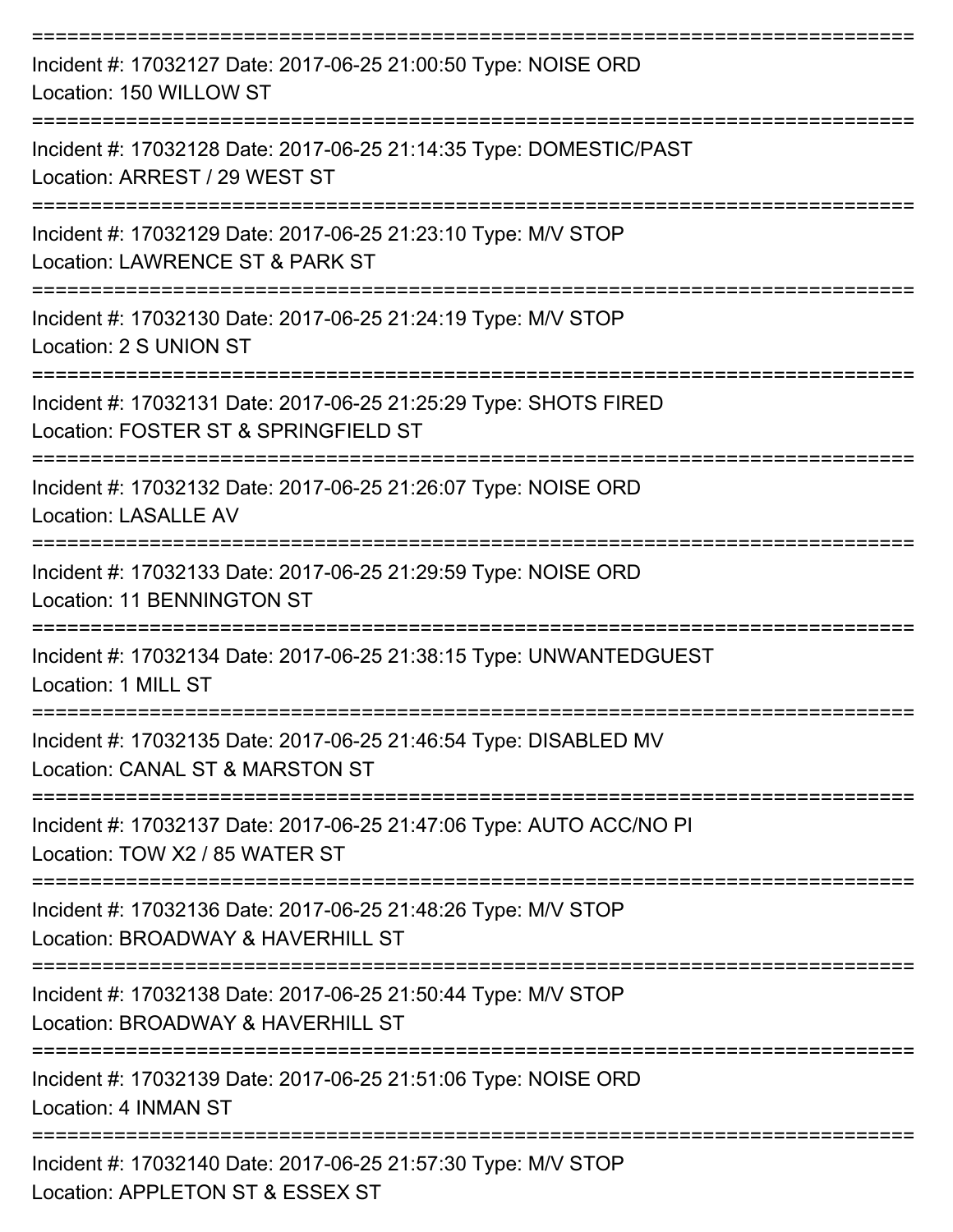| Incident #: 17032141 Date: 2017-06-25 22:08:35 Type: NOISE ORD<br>Location: 91 GREENWOOD ST                                                                       |
|-------------------------------------------------------------------------------------------------------------------------------------------------------------------|
| ======================================<br>Incident #: 17032142 Date: 2017-06-25 22:31:11 Type: MEDIC SUPPORT<br>Location: 211 MERRIMACK ST<br>------------------- |
| Incident #: 17032143 Date: 2017-06-25 22:34:51 Type: 911 HANG UP<br>Location: 1 BEACON AV                                                                         |
| Incident #: 17032144 Date: 2017-06-25 22:43:25 Type: NOISE ORD<br>Location: 4 INMAN ST<br>:===================================                                    |
| Incident #: 17032145 Date: 2017-06-25 22:48:23 Type: NOISE ORD<br>Location: 394 HOWARD ST                                                                         |
| Incident #: 17032146 Date: 2017-06-25 23:05:54 Type: FIGHT<br>Location: AVON ST & E HAVERHILL ST<br>;=======================                                      |
| Incident #: 17032147 Date: 2017-06-25 23:10:01 Type: EXTRA SURVEIL<br>Location: 85 MANCHESTER ST                                                                  |
| Incident #: 17032148 Date: 2017-06-25 23:11:26 Type: CK WELL BEING<br>Location: DUNKIN DONUTS / 61 S UNION ST                                                     |
| Incident #: 17032149 Date: 2017-06-25 23:18:50 Type: DISORDERLY<br>Location: 585-587 HOWARD ST                                                                    |
| Incident #: 17032150 Date: 2017-06-25 23:20:05 Type: NOISE ORD<br>Location: 354 LOWELL ST                                                                         |
| Incident #: 17032151 Date: 2017-06-25 23:26:26 Type: NOISE ORD<br>Location: 74 HAVERHILL ST                                                                       |
| Incident #: 17032154 Date: 2017-06-25 23:28:26 Type: HARASSMENT<br>Location: 4 SAXONIA AV                                                                         |
| Incident #: 17032152 Date: 2017-06-25 23:32:05 Type: DOMESTIC/PROG<br>Location: 386 MARKET ST FL 1                                                                |
| Incident #: 17032153 Date: 2017-06-25 23:34:58 Type: FIGHT<br>Location: 10 GROVE ST FL 1                                                                          |